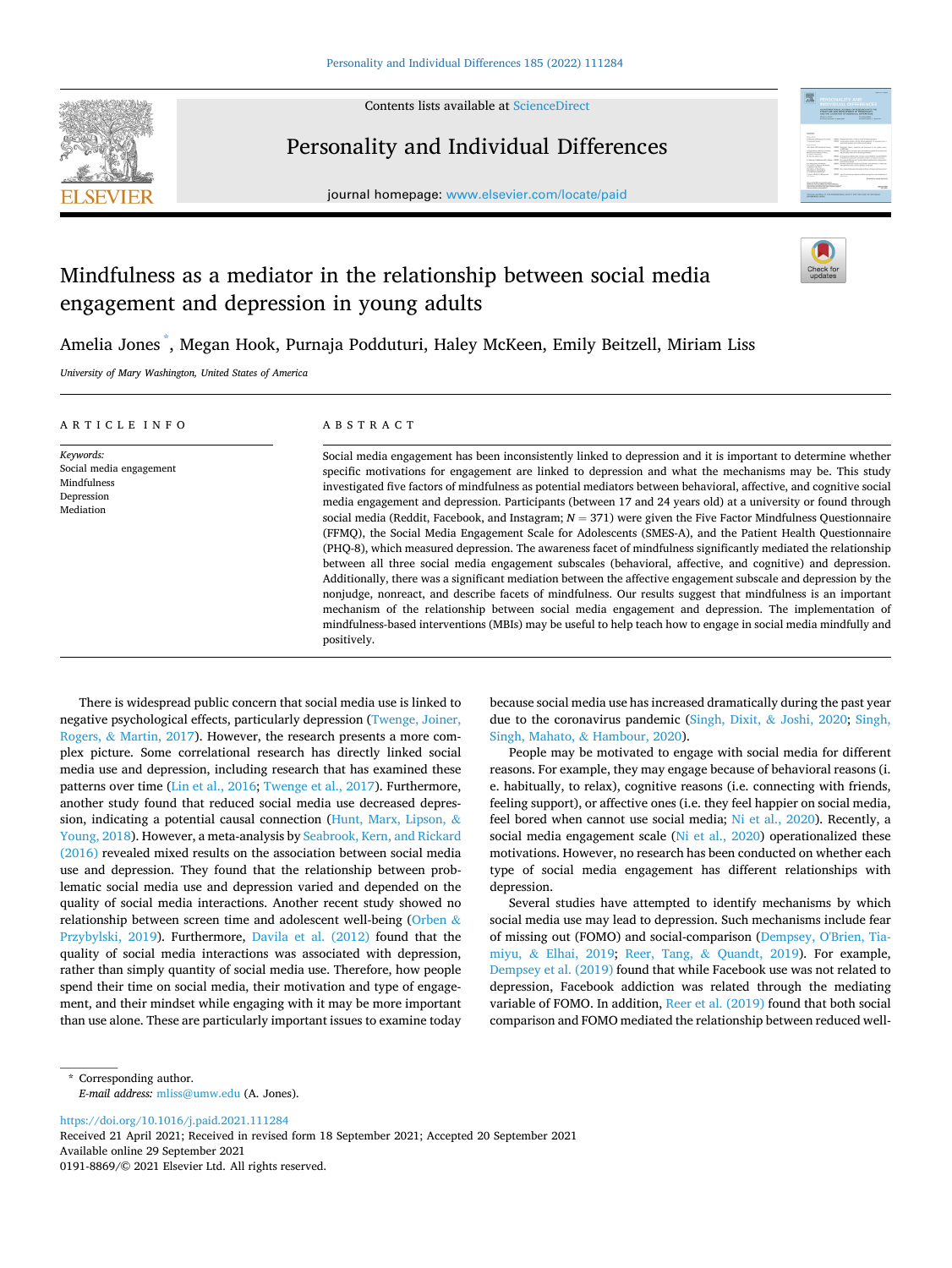being and social media engagement. These studies suggest that people may judge themselves through FOMO and social comparison which leads to compulsive social media use.

Mindfulness is another variable that might mediate the relationship between social media use and engagement and depression. Mindfulness can be viewed as a combination of awareness of the environment with a nonjudgmental attitude to one's thoughts and sensations [\(Keng, Smoski,](#page-5-0)  & [Robins, 2011\)](#page-5-0). Mindfulness has been found to lower levels of depression, as well as increase levels of well-being ([Kircaburun, Grif](#page-5-0)fiths, & [Billieux, 2019](#page-5-0)). Being highly engaged with social media may act to distract individuals from being aware of their daily surroundings, thereby decreasing mindful awareness. Furthermore, high engagement in social media may increase self-judgment because of its impact on social comparison and FOMO. Indeed, higher levels of FOMO have been linked to lower levels of mindfulness [\(Baker, Krieger,](#page-5-0) & LeRoy, 2016).

However, while we view social media use and engagement as potentially decreasing mindfulness, the limited research on social media and mindfulness has viewed lack of mindfulness as a predictor of compulsive social media or mobile phone use, rather than a consequence. For example, one study found that low levels of mindfulness predicted decreased well-being which, in turn, predicted increased mobile phone use (Volkmer & [Lermer, 2019\)](#page-5-0). Another study found that mindful awareness was a mediator between anxious or avoidant attachment styles and the fear of being without a cellphone [\(Arpaci,](#page-5-0)  Baloglu, Özteke Kozan, & Kesici, 2017). A third study found that mindful awareness lowered a participants' likelihood of compulsive social media use through increasing self-esteem and decreasing social anxiety [\(Apa](#page-5-0)[l'oza, Hartmann, D'Souza,](#page-5-0) & Gilsanz, 2019). In another study with Turkish participants, the relationship between psychological symptoms and Facebook addiction was mediated indirectly by mindful awareness (Eşkisu, Zekeriya, Gelibolu, & Rasmussen, 2020). All of these studies looked at low levels of mindfulness as a predictor of obsessive social media use or phone addiction. While lack of mindfulness could certainly predict social media addiction, we view mindfulness as a mechanism by which social media use may work to increase depression. To our knowledge, only one study has built a model in that direction, finding that social media addiction predicted emotional exhaustion through the mediating variable of mindfulness (Sriwilai & [Charoensukmongkol,](#page-5-0)  [2015\)](#page-5-0).

Furthermore, while previous research has mainly focused on the awareness aspect of mindfulness, mindfulness is multifaceted. Mindfulness can be divided into five facets, such as in the Five Factor Mindfulness Questionnaire (FFMQ; [Baer, Smith, Hopkins, Krietemeyer,](#page-5-0)  & [Toney, 2006](#page-5-0)). In addition to the awareness facet, there are nonreact, describe, observe, and nonjudge facets. Nonreactivity and nonjudgement focus on internal feelings and experiences, observing focuses on external sensations and thoughts or feelings, and describe focuses on labeling feelings. While we expect the awareness factor to be a significant mediator as that is the most frequently investigated factor, other factors may influence depression as well. For example, the research on the negative effects of social comparison (e.g., [Feinstein et al., 2013](#page-5-0); [Reer et al., 2019\)](#page-5-0) points to the possible role of the nonjudgement facet, although nonjudgement is more about not judging one's own thoughts rather than refraining from judgment about how one is compared to other people. The role of other facets such as nonreactivity, describing emotions and observing are more exploratory. It is unclear which specific facets of mindfulness would act as mediators between social media engagement and depression.

Overall, previous literature on social media and depression has shown mixed results, which identifies a need for more research and a better understanding of the mechanisms by which social media use and engagement may predict depression. Previous research on mindfulness has focused on social media use as the outcome variable, not as the predictor [\(Apal'oza et al., 2019;](#page-5-0) [Arpaci et al., 2017;](#page-5-0) [Dempsey et al.,](#page-5-0)  [2019\)](#page-5-0). Additionally, this research has typically focused solely on the awareness facet of mindfulness [\(Apal'oza et al., 2019\)](#page-5-0). In our study, we

plan to look at all five facets of mindfulness since research has not examined which mindfulness facet may be most negatively influenced by engagement with social media. Overall, we hypothesize that social media engagement will be negatively correlated with all five mindfulness facets and positively correlated with depression in young adults. Furthermore, we hypothesize that the facets of mindfulness will mediate the relationship between social media engagement and depression.

#### **1. Method**

#### *1.1. Participants*

Our goal sample size was 400 participants since at this sample size, small and medium effects are detected at 0.8 power (Fritz & Mackinnon, [2007\)](#page-5-0). In order to reach this goal, we enlisted participants through a general psychology participant pool at a public liberal arts college in the Southeast United States ( $N = 271$ ). We chose to use this data collection method because students in the general psychology class at this school are encouraged to participate in research studies by receiving partial course credit for their participation. As we did not recruit sufficient participants to reach our goal through the participant pool, we supplemented this recruitment method by posting the survey link on social media (Facebook, Instagram, and Reddit, *N* = 100). Our final sample was 371 which fell short of the goal of 400 because responses had plateaued and the time constraints of the academic year necessitated that we complete our data collection.

Participants' ages ranged from 17 to 24 (*M* = 19.33, *SD* = 1.59). The majority,  $(n = 266; 71.7%)$ , of our participants identified as White, followed by 8.6% ( $n = 32$ ) identified as Latinx, 7.5% ( $n = 28$ ) identified as African American/Black, 5.7% (*n* = 21) identified as Multiracial, 1.9% ( $n = 7$ ) identified as South Asian, 1.6% ( $n = 6$ ) identified as East Asian,  $1.6\%$  ( $n = 6$ ) identified as other,  $0.5\%$  ( $n = 2$ ) identified as Middle Eastern, and  $0.3\%$  ( $n = 1$ ) identified as Native Hawaiian or other Pacific Islander. Two participants (0.5%) chose not to identify. A large majority, 78.7% (*n* = 292), of our participants identified as female; 18.6% (*n* = 69) identified as male, and 2.2% ( $n = 8$ ) identified in a different way.

### *1.2. Procedures and measures*

As noted above, participants recruited via the participant pool were granted partial credit through their general psychology class for their participation in the study; participants recruited online were not compensated for their participation. The age range for this study was 17–24 and participants over the age of 25 were excluded. Participants who were 17 years old were only able to participate if they were recruited through the participant pool and parental consent was on file with the Department of Psychological Science. Other than the age restriction, no other inclusion or exclusion criteria were used. Participants completed an online anonymous survey through Qualtrics. After reading an informed consent form and giving consent they completed the following measures, and then reported the demographic information described above.

#### *1.3. Mindfulness*

The Five Factor Mindfulness Questionnaire (FFMQ) is a 39-item questionnaire created by [Baer et al. \(2006\)](#page-5-0) to measure the five facets of mindfulness on a scale from 1 (never/rarely true of me) to 5 (very often/always true of me). The five facets of mindfulness are nonreact (e. g., "Usually when I have distressing thoughts or images, I am able just to notice them without reacting."), observe (e.g., "When I'm walking, I deliberately notice the sensations of my body moving."), aware (e.g., "I do jobs or tasks automatically, without being aware of what I'm doing." – reverse coded), describe (e.g., "I'm good at finding the words to describe my feelings."), and nonjudge (e.g., "I make judgments about whether my thoughts are good or bad." – reverse coded). Each facet of mindfulness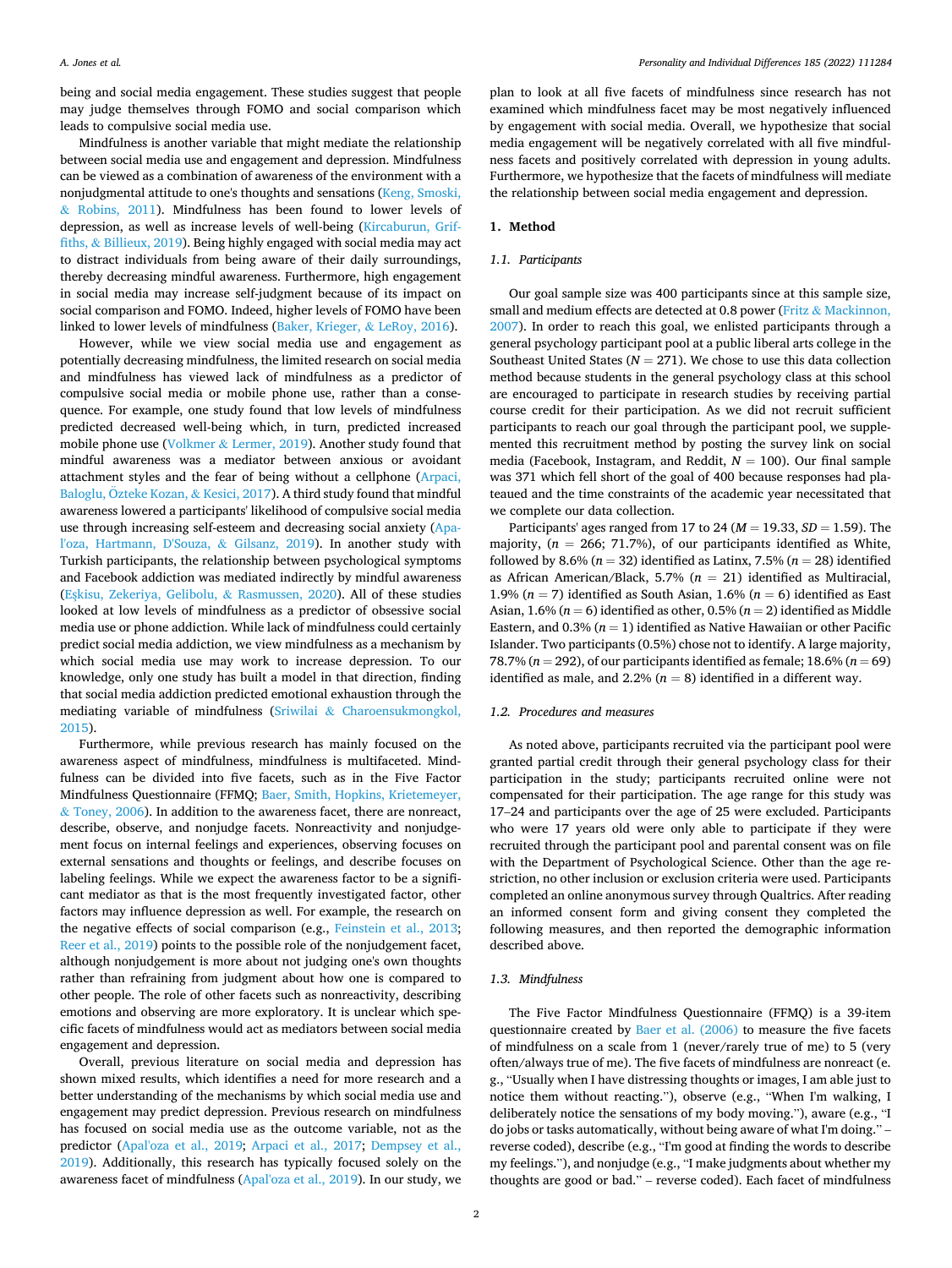had good internal reliability in the original study: nonreact ( $\alpha = 0.75$ ), observe ( $\alpha$  = 0.83), aware ( $\alpha$  = 0.87), describe ( $\alpha$  = 0.91), and nonjudge  $(\alpha = 0.87)$ . In the current study, the reliability for each of the five facets was good: nonreact ( $\alpha = 0.76$ ), observe ( $\alpha = 0.71$ ), aware ( $\alpha = 0.87$ ), describe ( $\alpha = 0.90$ ), and nonjudge ( $\alpha = 0.91$ ). Each facet of mindfulness was scored such that higher scores indicated higher levels of mindfulness.

### *1.4. Social Media Engagement*

*The Social Media Engagement Scale* (SMES-A; [Ni et al., 2020](#page-5-0)) is an 11 item measure which assesses the level of social media engagement in adolescents. The questionnaire looks at social media engagement through three subscales: affective engagement (e.g., "I feel bored when I can't use social media"), behavioral engagement (e.g., "Using social media is my daily habit"), and cognitive engagement (e.g., "The support and encouragement of others on social media is very important to me"). Responses to all items were scored on a Likert scale of 1 (strongly disagree) to 5 (strongly agree). In the original investigation, each subscale, affective engagement ( $a = 0.80$ ), behavioral engagement ( $a =$ 0.80), and cognitive engagement ( $a = 0.71$ ), had good reliability. In the current study, the alphas were: affective engagement ( $a = 0.80$ ), behavioral engagement ( $a = 0.87$ ), and cognitive engagement ( $a =$ 0.71).

#### *1.5. Depression*

The Patient Health Questionnaire (PHQ-8) consists of eight items that measure symptoms of depression [\(Kroenke et al., 2009\)](#page-5-0). The items are rated on a scale from (0) "not at all" to (3) "nearly every day" over the last two weeks. This measure includes questions like "feeling down, depressed, or hopeless?" and "Trouble concentrating on things, such as reading the newspaper or watching television?" Participants' scores on these items were summed and interpreted as the higher scores having more symptoms of depression. This measure has consistently high reliability in previous research; in this current study, the reliability of the PHQ-8 was ( $\alpha = 0.90$ ).

#### **2. Results**

The means, standard deviations, and ranges for our study are listed in Table 1, while the correlations are depicted in [Table 2](#page-3-0). In our sample, according to cutoff scores determined by [Kroenke et al. \(2009\),](#page-5-0) 30.3% of young adults had scores of minimal depression on the PHQ-8, 28.7% had mild depression, 19.5% had moderate depression, 10.8% had moderately severe depression, and 10.6% had severe depression.

The behavioral and cognitive subscales of the SMESA were significantly negatively correlated with only one facet of mindfulness, awareness. The affective subscale was significantly negatively correlated with the awareness, nonjudgement, describe, and nonreactivity facets of mindfulness. Both the behavioral and affective subscales were

| Table 1                |  |
|------------------------|--|
| Descriptive statistics |  |

| Measures               | M    | SD   | Actual range | Possible range |
|------------------------|------|------|--------------|----------------|
| 1. SMESA               | 3.03 | 0.79 | $1 - 5$      | $1 - 5$        |
| 2. Behavioral          | 3.93 | 1.02 | $1 - 5$      | $1 - 5$        |
| 3. Cognitive           | 2.87 | 1.00 | $1 - 5$      | $1 - 5$        |
| 4. Affective           | 2.26 | 0.87 | $1 - 5$      | $1 - 5$        |
| 5. Awareness           | 2.76 | 0.84 | $1 - 5$      | $1 - 8$        |
| 6. Nonjudge            | 2.74 | 0.98 | $1 - 5$      | $1 - 8$        |
| 7. Nonreact            | 2.80 | 0.67 | 1.14-4.29    | $1 - 7$        |
| 8. Observe             | 3.40 | 0.68 | 1.50-5.00    | $1 - 8$        |
| 9. Describe            | 3.00 | 0.91 | $1 - 5$      | $1 - 8$        |
| 10. Depression (PHQ-8) | 9.12 | 6.70 | $0 - 24$     | $0 - 24$       |
|                        |      |      |              |                |

Note.  $n = 368$ .

significantly positively correlated with depression. Depression was significantly negatively correlated with all of the mindfulness scales, except for the observe subscale.

We tested the possible mediation of each facet of mindfulness between the relationship of the SMESA subscales and depression [\(Hayes,](#page-5-0)  [2018;](#page-5-0) Model 4). Completely standardized indirect effects, simple effect, and upper and lower confidence intervals are listed in [Table 3.](#page-3-0) The awareness facet mediated the relationship between the cognitive subscale and depression. This explained 34.98% of the variance in the depression scores,  $F(2, 366) = 105.87$ ,  $p < .001$ . It also mediated the relationship between the behavioral subscale and depression. This explained 34.98% of the variance in the depression scores,  $F(2, 366) =$ 107.26, *p <* .001.

The awareness facet mediated the relationship between the affective subscale and depression, explaining 35.55% of the variance in the depression scores,  $F(2, 365) = 113.29$ ,  $p < .001$ . The nonjudgement facet mediated the relationship between the affective subscale and depression. This explained 31.28% of the variance in the depression scores, *F*   $(2, 365) = 93.72$ ,  $p < .001$ . The nonreactivity facet mediated the relationship between the affective subscale and depression, which explained 12.01% of the variance in the depression scores,  $F(2, 365) = 27.20$ ,  $p <$ .001. Finally, the describe facet mediated the relationship between the affective subscale and depression. This explained 14.48% of the variance in the depression scores,  $F(2, 365) = 33.42$ ,  $p < .001$ . No other mediation was significant and all mediation analyses can be viewed in [Figs. 1,](#page-3-0)  [2 and 3](#page-3-0).

### **3. Discussion**

The purpose of this study was to investigate mindfulness as a mediator in the relationship between social media engagement and depression. We hypothesized that increased social media engagement would predict decreased mindfulness, which, in turn, would predict increased depression in young adults. Our hypothesis was partially supported; mindful awareness mediated the relationship between all three subscales of social media engagement and depression. Furthermore, the nonjudgement, nonreactivity, and describe facets also mediated the relationship between the affective subscale and depression. Our findings are consistent with previous research that investigated a similar model, mindfulness as a mediator in the relationship between social media addiction and emotional exhaustion (Sriwilai & [Charoensukmongkol,](#page-5-0)  [2015\)](#page-5-0), but extends this model to address social media engagement rather than addiction, and depression rather than emotional exhaustion.

The relationship between behavioral, cognitive, and affective social media engagement and depression was significantly mediated by mindful awareness. Despite how one may engage with social media, if they are focused on social media they are less likely to be aware of their surroundings and the present moment, which could lead to increased depressive symptomatology. Engaging in social media may often be done mindlessly which may make individuals feel out of touch with the here and now, which may contribute to depression. This finding is consistent with previous literature that has linked lack of mindful awareness to greater social media use and addiction ([Apal'oza et al.,](#page-5-0)  [2019;](#page-5-0) Eskisu et al., 2020). The current findings contribute to our understanding as it conceptualizes lowered awareness as a consequence of social media use rather than as a factor that may predict increased social media use and addiction.

The relationship between the affective social media engagement subscale and depression was mediated by the awareness, nonjudgement, nonreactivity, and describe facets of mindfulness. Increased affective engagement with social media means engaging with social media to cope with emotions. When individuals do this, they appear to be more likely to notice and react to their negative emotions (lower scores on nonreactivity), which may contribute to symptoms of depression. Seeking out social media for emotion management was also related to greater negative judgment of one's thoughts of emotions (lower scores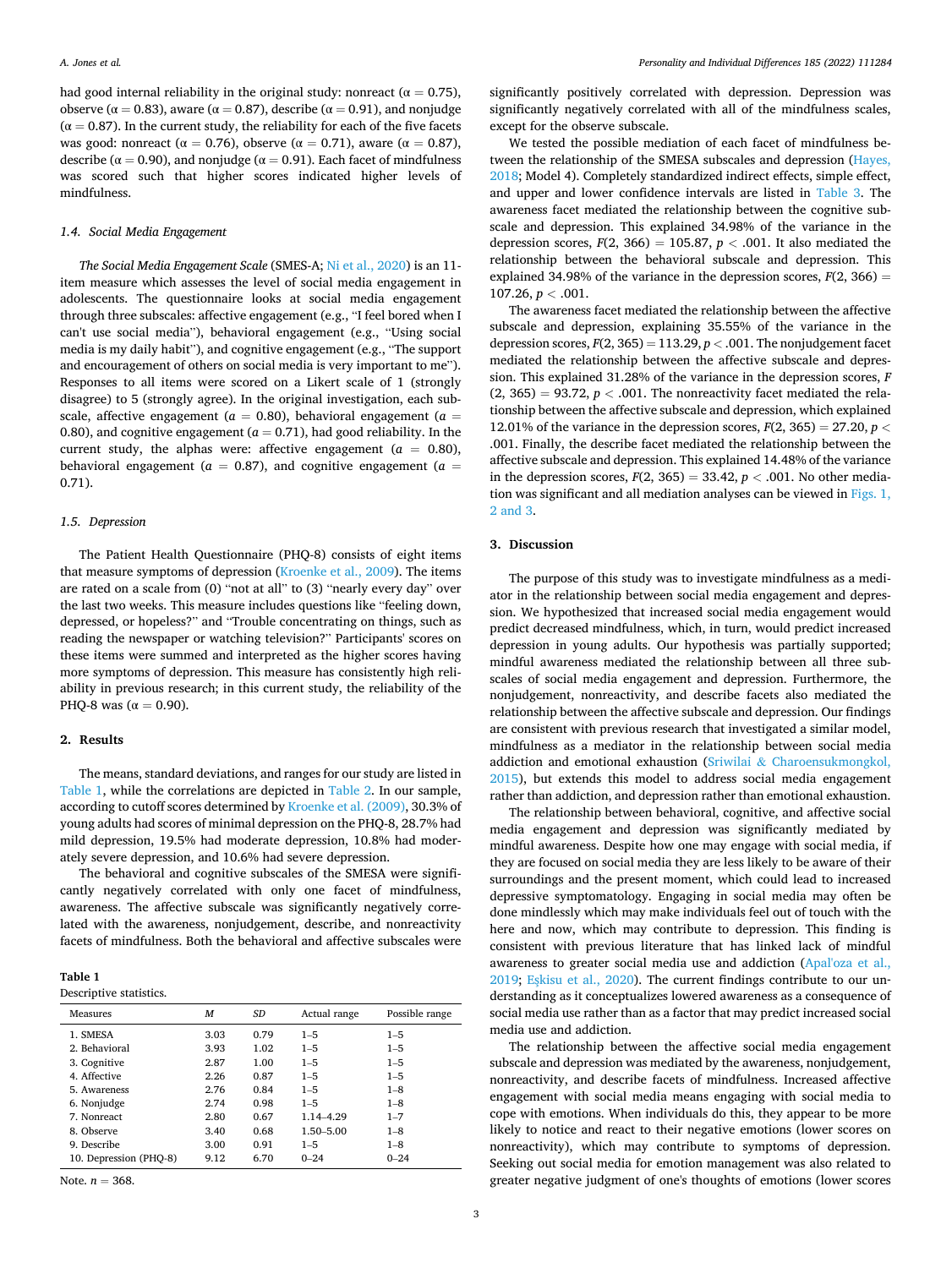#### <span id="page-3-0"></span>**Table 2**

Correlations.

| Measures               | Correlation              |                |                                 |                 |            |                                 |                          |           |            |    |
|------------------------|--------------------------|----------------|---------------------------------|-----------------|------------|---------------------------------|--------------------------|-----------|------------|----|
|                        |                          | $\overline{2}$ | 3                               | 4               | 5          | 6                               | 7                        | 8         | 9          | 10 |
| 1. SMESA               | $\overline{\phantom{0}}$ |                |                                 |                 |            |                                 |                          |           |            |    |
| 2. Behavioral          | $0.848**$                |                |                                 |                 |            |                                 |                          |           |            |    |
| 3. Cognitive           | $0.797**$                | $0.522**$      | $\hspace{0.1mm}-\hspace{0.1mm}$ |                 |            |                                 |                          |           |            |    |
| 4. Affective           | $0.817**$                | $0.500**$      | $0.522**$                       | $\qquad \qquad$ |            |                                 |                          |           |            |    |
| 5. Aware               | $-0.260**$               | $-0.208**$     | $-0.141**$                      | $-0.271**$      | $-$        |                                 |                          |           |            |    |
| 6. Nonjudgement        | $-0.142**$               | $-0.070$       | $-0.079$                        | $-0.204**$      | $0.443**$  | $\hspace{0.1mm}-\hspace{0.1mm}$ |                          |           |            |    |
| 7. Nonreactivity       | $-0.088$                 | $-0.063$       | $-0.039$                        | $-0.110*$       | $0.223**$  | $0.298**$                       | $\overline{\phantom{a}}$ |           |            |    |
| 8. Observe             | $-0.008$                 | 0.006          | 0.020                           | $-0.047$        | $-0.013$   | $-0.079$                        | $0.257**$                |           |            |    |
| 9. Describe            | $-0.076$                 | $-0.008$       | $-0.010$                        | $-0.175**$      | $0.336**$  | $0.331**$                       | $0.289**$                | $0.139**$ | $-$        |    |
| 10. Depression (PHQ-8) | $0.196**$                | $0.163**$      | 0.047                           | $0.250**$       | $-0.590**$ | $-0.535**$                      | $-0.267**$               | 0.082     | $-0.326**$ |    |

Note.  $n = 368$ .<br>\*\*  $p < .01$ .<br>\*  $p < .05$ .

| w<br>٧ | ×<br>۰, |
|--------|---------|
|--------|---------|

Confidence intervals (CI) for mediation analyses.

|                                                  | Effect    | SF.    | <b>BootLLCI</b> | <b>BootULCI</b> |
|--------------------------------------------------|-----------|--------|-----------------|-----------------|
| <b>Cognitive SME</b>                             |           |        |                 |                 |
| $\rightarrow$ aware $\rightarrow$ depression     | 0.0877    | 0.0331 | 0.0245          | 0.1542          |
| $\rightarrow$ non-judge $\rightarrow$ depression | 0.0406    | 0.0281 | $-0.0141$       | 0.0961          |
| $\rightarrow$ non-react $\rightarrow$ depression | 0.0111    | 0.0153 | $-0.0171$       | 0.0434          |
| $\rightarrow$ observe $\rightarrow$ depression   | 0.0019    | 0.0052 | $-0.0078$       | 0.0138          |
| $\rightarrow$ describe $\rightarrow$ depression  | 0.0024    | 0.0180 | $-0.0324$       | 0.0377          |
| Behavioral SME                                   |           |        |                 |                 |
| $\rightarrow$ aware $\rightarrow$ depression     | 0.1217    | 0.0313 | 0.0610          | 0.1829          |
| $\rightarrow$ non-judge $\rightarrow$ depression | 0.0369    | 0.0268 | $-0.0145$       | 0.0889          |
| $\rightarrow$ non-react $\rightarrow$ depression | 0.0163    | 0.0141 | $-0.0087$       | 0.0463          |
| $\rightarrow$ observe $\rightarrow$ depression   | 0.0005    | 0.0049 | $-0.0098$       | 0.0112          |
| $\rightarrow$ describe $\rightarrow$ depression  | 0.0026    | 0.0166 | $-0.0301$       | 0.0358          |
| Affective SME                                    |           |        |                 |                 |
| $\rightarrow$ aware $\rightarrow$ depression     | 0.1547    | 0.0292 | 0.0981          | 0.2115          |
| $\rightarrow$ non-judge $\rightarrow$ depression | 0.1024    | 0.0265 | 0.0510          | 0.1543          |
| $\rightarrow$ non-react $\rightarrow$ depression | 0.0270    | 0.0145 | 0.0016          | 0.0583          |
| $\rightarrow$ observe $\rightarrow$ depression   | $-0.0042$ | 0.0059 | $-0.0185$       | 0.0049          |
| $\rightarrow$ describe $\rightarrow$ depression  | 0.0506    | 0.0168 | 0.0197          | 0.0851          |

on non-judgment) which was, in turn, related to increased symptoms of depression. However, it is important to note that the relationships between social media engagement and both non-judgment and nonreactivity were relatively small; in fact despite the significant mediation with nonreactivity, social media engagement did not have any significant bivariate relationships with nonreactivity and only affective engagement had a significant bivariate relationship to nonjudgment.

It is possible that the role of nonjudgment and nonreactivity to

affective engagement may be influenced by how individuals feel about their tendency to use social media as a substitute for in-person relationships. Individuals may be self-critical of their tendency to rely on social media for social support instead of using in person interaction. Leaning on social media for emotional support may lead the user to withdraw from in person socialization and isolate themselves, which may be related to increased judgment about one's thoughts and self. This withdrawal and isolation may increase depression; indeed, previous research has found that social support was significantly associated with greater mindfulness and lower depression [\(Wilson, Weiss,](#page-5-0) & Shook, [2020\)](#page-5-0). Other research has found that social anxiety has been related to lower levels of mindfulness, [\(Singh et al., 2020\)](#page-5-0). The ways in which these variables relate to decreased in-person social support, especially in the time of COVID-19, merits further investigation.

Using social media as emotional support was also related to a reduced ability to describe one's emotions, which also, in turn, predicted symptoms of depression. This may be because using social media for emotional support undermines the potential for deep conversation that is typically facilitated in-person. Social media use has been linked to alexithymia - or the inability to recognize and describe feelings [\(Mersin,](#page-5-0)  İbrahimoğlu, Kılıç, & Kahraman, 2019). Additionally, alexithymia has been associated with depression ([Honkalampi, Hintikka, Tanskanen,](#page-5-0)  Lehtonen,  $& Viinamäki, 2000$ . Furthermore, the use of emojis as a means to express emotions may interfere with the ability to articulate emotions in words. When people use a crying face icon to depict feeling upset rather than writing out their feelings, they may start to lose their ability to properly describe their emotions, which then may be related to increased depressive symptoms. Research has indicated that individuals, especially those who are lower in emotional intelligence, often overinterpret emojis, giving them more meaning than may have been



**Fig. 1.** SMESA subscale behavioral mediation analysis \*\*  $p < .01$ ; \*  $p < .05$ .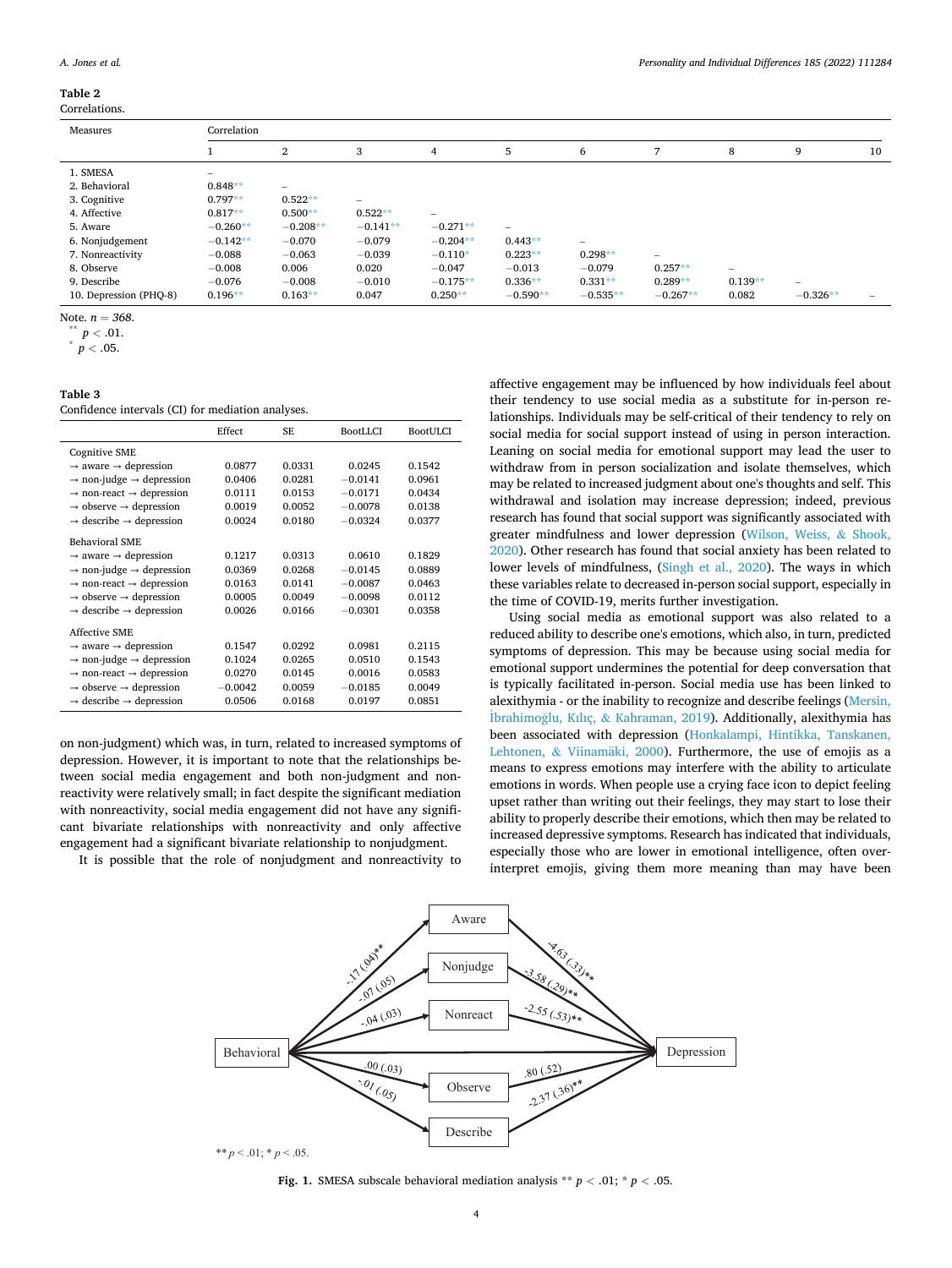

 $** p < .01; * p < .05$ .

**Fig. 2.** SMESA subscale cognitive mediation analysis  $*$   $p < .01$ ;  $*$   $p < .05$ .



**Fig. 3.** SMESA subscale affective mediation analysis  $*$   $*$   $p$   $<$  .01;  $*$   $p$   $<$  .05.

intended (Völker & [Mannheim, 2021](#page-5-0)). Overall, using social media for emotion management may be harming our desire and ability to have sophisticated and deep conversations with others. How these factors specifically relate to emoji use would be useful to study in future research.

#### **4. Limitations and future research**

One limitation of our study is that our participant pool was homogeneous, consisting largely of white females. This limits the generalizability of our study; future research should attempt to replicate these findings in a more diverse sample. Additionally, we were limited in our recruitment within the University participant pool to general psychology course students because they gained course credit for their participation; therefore, we were unable to recruit from other departments within the University. However, students from all disciplines take general psychology as it is a widely enrolled general education course. Additionally, we did not ask whether they had an academic background or knowledge about the topics of depression or mindfulness. However, the general psychology students were recruited early in the semester and in most general psychology classes, mental health is covered later in the semester. Furthermore, while we did not reach the goal sample size of 400, due to plateau of new responses and time constraints of the school semester, we did reach a sample size of 371. While our study may have been slightly under powered to detect small effects at 0.8 power, we still found many significant effects.

A final limitation is that the direction of this relationship between social media engagement, mindfulness, and depression may also be reversed. While we found that social media engagement predicted

decreased mindfulness and increased depression, it is possible that this could also work in the opposite direction. While it is well established that lower mindfulness may increase social media use and addiction ([Apal'oza et al., 2019](#page-5-0); Eskisu et al., 2020), it is also possible that depression may increase social media engagement by decreasing levels of mindfulness. Despite the limitations, our study contributes to the small body of literature that studies the relationship between social media and mindfulness. Our study finds that decreased mindfulness may be a negative effect of social media engagement, particularly engagement designed for emotion management. The coronavirus pandemic may be magnifying this phenomenon, forcing people to rely on social media to engage with friends rather than having in-person interactions.

Our study also suggests that mindfulness interventions can help individuals be more aware of their surroundings, feelings, or thoughts while engaging in social media. As mindfulness based interventions may help people use and engage with social media in a positive way [\(Weaver](#page-5-0)  & [Swank, 2019\)](#page-5-0), the use of mindfulness techniques (e.g. grounding activities) may be beneficial to an individual after engaging in social media in order to refocus their attention. Therefore, future research should specifically investigate whether mindfulness interventions could be targeted to help individuals use social media in a more mindful manner, which could potentially decrease its negative effects.

## **CRediT authorship contribution statement**

All of the authors worked on the conceptualization and development of this manuscript under the supervision of Dr. Miriam Liss, the last and corresponding author. Amelia Jones, the first author, did the bulk of the writing of the initial drafts. All of the other authors contributed to the